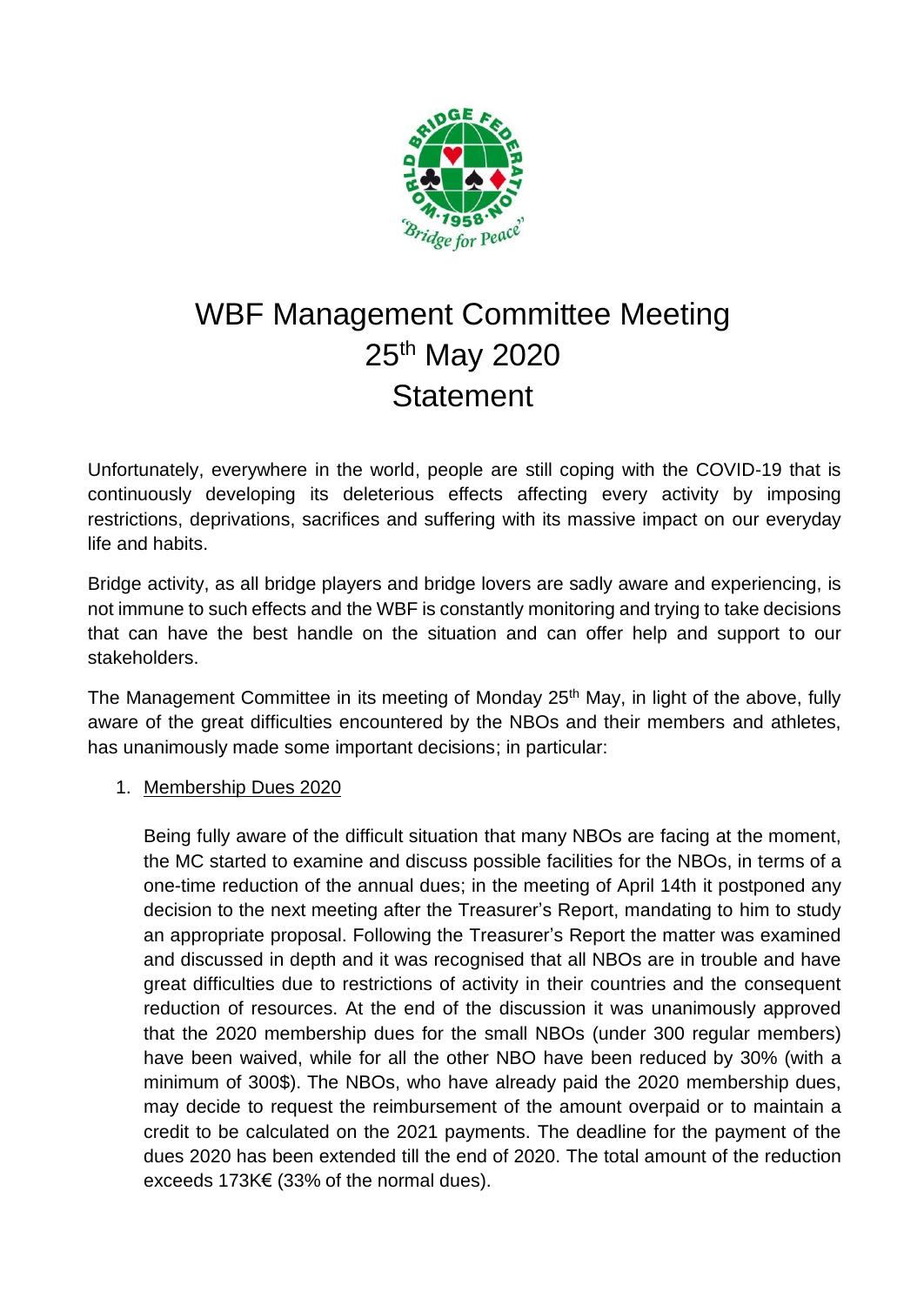# 2. WBF Championships, postponement of the 2020 events, definition of the 2021 and 2022 calendar, quadrennial cycle of the WBF events.

Following the decision made in the meeting of April 14<sup>th</sup> to postpone the 2020 Championships, the MC examined and discussed in depth the entire matter of the Championships, including the WBF quadrennial cycle. The first consideration shared by all the members, according to the various concerns coming from several NBOs, was that the implausibility to organise, in the coming year, more than one main event in addition to the Youth event. The MC unanimously decided that only one Youth Championship and one Main Championship will be organised every year. As a consequence, one main event during the current quadrennial legislature will need to be sacrificed.

At this point the various possible scenarios were examined, together with all the possible connections and implications with the whole sphere of activity of the WBF and its stakeholders; at the end of the discussion the unanimous decision was to consider the 2020 as not existing, maintaining in 2021 the World Team Championships and postponing to 2022 the World Bridge Games, so maintaining unaltered the WBF quadrennial Cycle only switching in the even-numbered years the World Bridge Games and the World Bridge Series.

This solution assures the maintenance of our traditional cycle and, apart from the switching of the events in the even-numbered years, avoids involving radical changes in the whole sphere of both our and the NBOs activity. From 2023 the cycle will continue unaltered, without further upheaval.

In consequence of the above, the calendar will be:

- 2021 World Youth Bridge Team Championships and World Bridge Team Championships & Transnational Open Teams Championship
- 2022 World Youth Transnational Bridge Championships and World Bridge Games
- 2023 World Youth Bridge Team Championships and World Bridge Teams Championship & Transnational Open Teams Championship
- 2024 World Youth Transnational Bridge Championships and World Bridge **Series**

The MC considered in its competence the decision concerning the 2021 and 2022 events, to be ratified by the EC, according to the Statutes, not being in session the EC and being an urgent matter, but considered that the switching of the events in the evennumbered years has to be approved by the Executive Council and unanimously strongly recommend to the EC the approval of the same.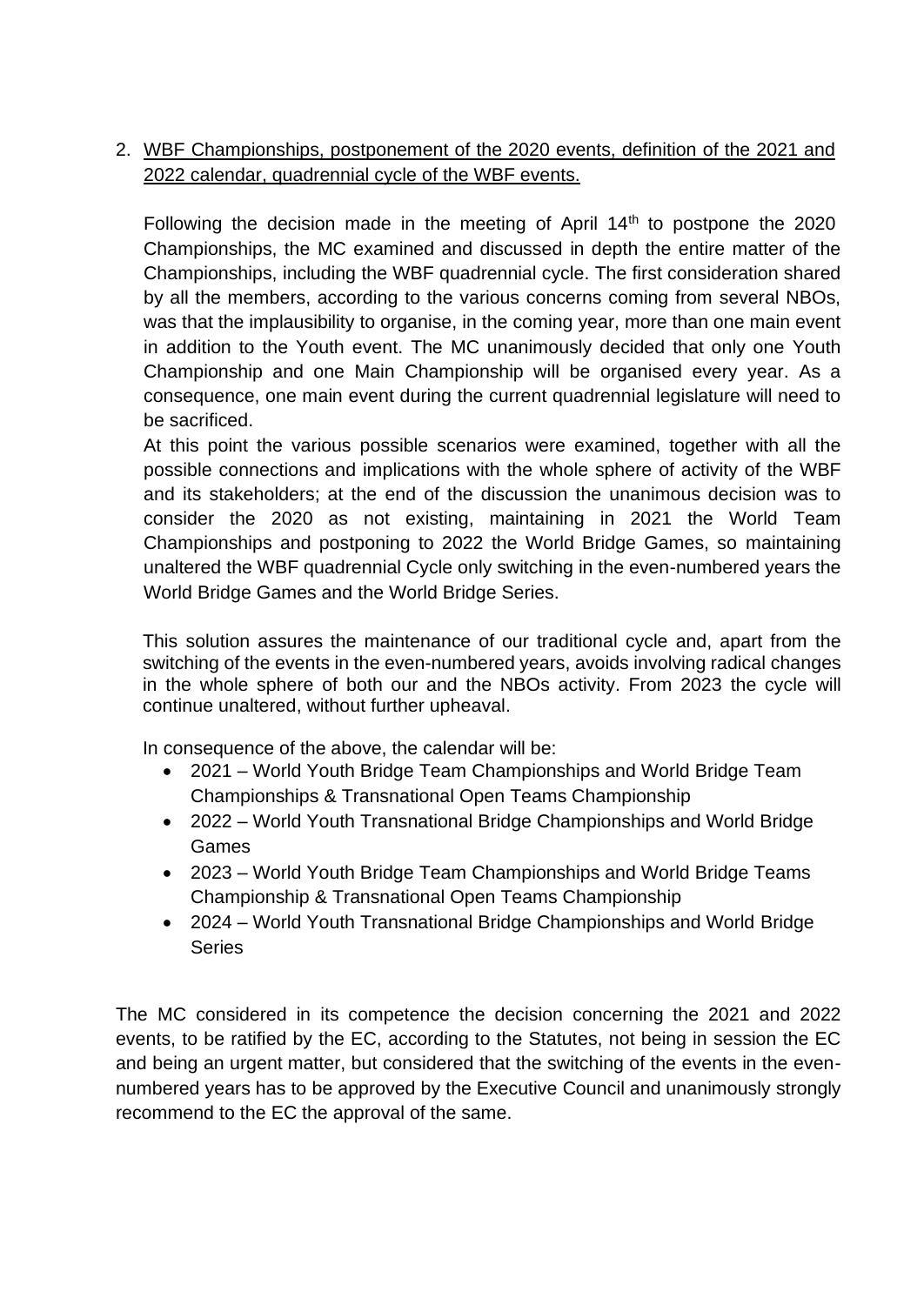## 3. Eligibility to participate in Bermuda Bowl and Venice Cup

The MC unanimously decided to abolish, until the end of the legislature, the eligibility requirement that subordinates the right to participate in the Bermuda Bowl and Venice Cup to the participation in the previous World Bridge Games.

### 4. Congress and Electoral Procedure

Starting from 2020 the Congress is of even more special importance because, according to the Statutes, together with all the other functions, the Congress is required to elect three members of the Executive Council. This represents a crucial innovation in the history of the WBF, not only in respect of a democratic operation, but to bring from the base to its apex, additional strengths and support coming from the territorial activities. To this end it is very important that the NBOs prepare themselves in readiness for this task when the Congress will be convoked and the Candidatures need to be submitted.

The MC decided to try to hold the Congress in 2020 before the end of the year studying also the possibility to hold it electronically, if allowed by the law according to our Statutes. The item will be discussed in the next meeting, before the end of June.

To clarify some doubts that have arisen with regard to the electoral procedure and to avoid any possible misunderstanding or mistake, the MC decided to provide to update and amend the related articles of the By-Laws, to be approved by the Executive Council and then submitted to the NBOs.

# 5. Risk Assessment in Bridge Activities

Concerning the Coronavirus disease we received guidelines provided by the World Health Organisation and to follow the Circular Letter from the IOC requesting to show our actions in that regard. The WBF Medical Commission provided to draft the document concerning "The Risk Assessment in WBF activity" (attached), submitting it to the Management Committee for its approval and recommending also to deliver it to the Zonal Conferences and to the NBOs. The Management Committee unanimously approved, and this is the first answer to the IOC request, to show that we totally shared their concern (that is our main concern) and took care of their recommendations, indicating that accordingly we are working to provide a protocol with the guidelines for organising and conducting our events in situation of emergency like those we are currently living in. The MC demanded to the Championship Committee, with the addition of one representative of the Medical Commission, taking care of "The Risk Assessment", to draft the text submitting it to the Executive Council (or if not in session) to the Management Committee for final approval. The MC agreed that today this is the most important task that we have to take on and that it cannot be postponed. We need to have clear, precise and strict guidelines that allow us to organise our events and to ensure their survival, without changing the peculiar features consisting of friendship, aggregation, socialization, staying and enjoying all together. The guidelines will also need to be applied in Zonal Championships and will be a useful tool to assist the NBOs in introducing their own arrangements, subject of course to appropriate adjustments linked to their respective activities.